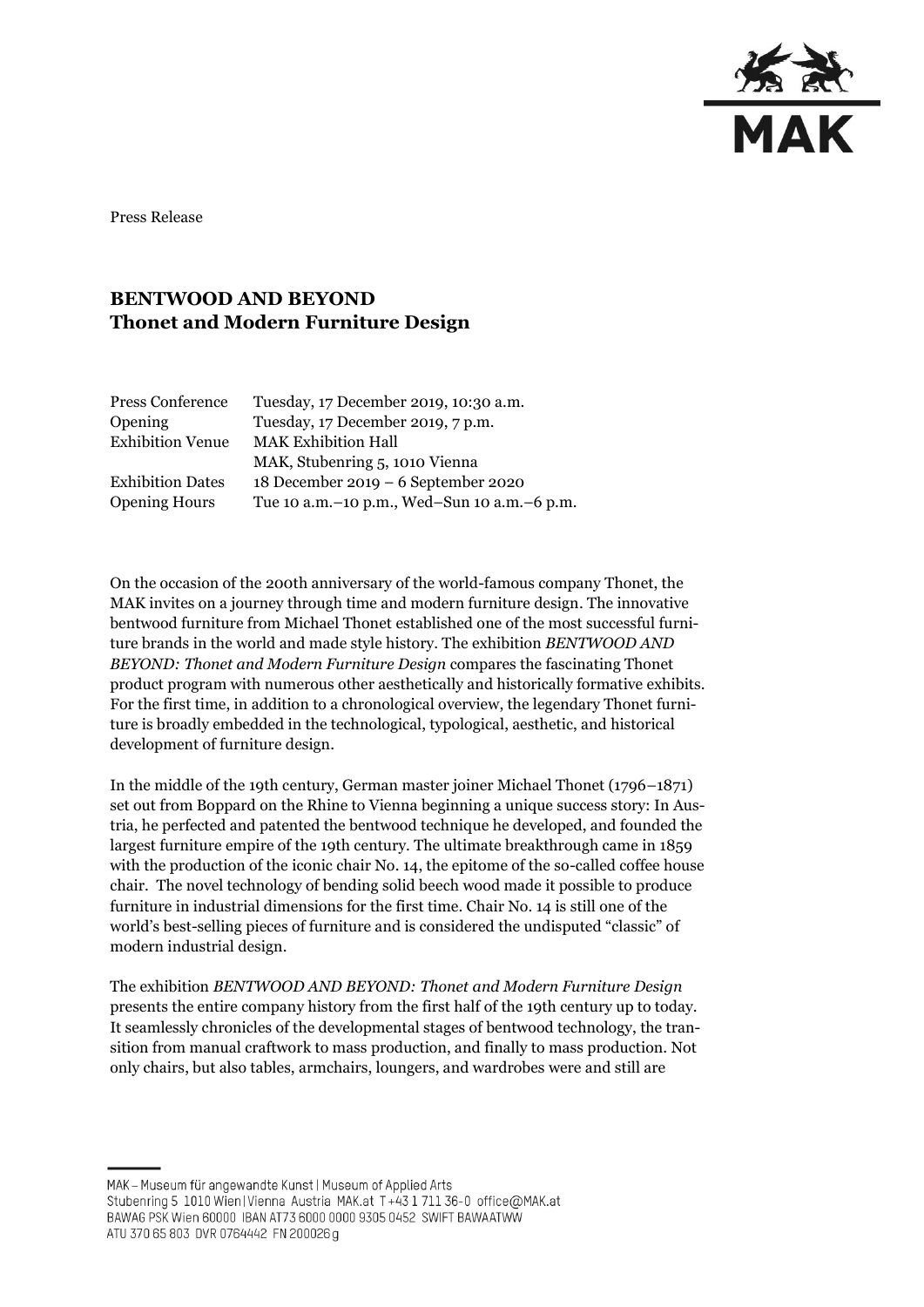

manufactured using bentwood technology, again and again in cooperation with wellknown designers and architects.

Starting from the 1930s, Thonet focused on a second material and became the world's largest producer of tubular steel furniture. Even after the Second World War, attempts were repeatedly made to build on contemporary developments in international furniture design or to become trendsetters themselves.

Exhibition curator Sebastian Hackenschmidt, curator of the MAK Furniture and Woodwork Collection, and guest curator Wolfgang Thillmann, a high-caliber scientific expert on the history of Thonet include nearly 240 exhibits in the exhibition. The furniture is placed into groups of two to three objects and approximately 100 comparisons are made therewith. This provides a sound insight into material technological developments, typological parallels, and iconographic affinities.

Bentwood furniture meets tubular steel furniture, plastic chairs, classic office chairs, and avant-garde furniture experiments, and also occasional references pieces from the Biedermeier Period or courtly furniture. Relationships and correspondences as well as contrasts and divergences with other manufacturers can be seen as well as fractures and caesuras that accelerated the further development of furniture production.

The timeless aesthetics and perfect shape of the Thonet furniture have always been a source of inspiration for contemporary artists, designers, and architects. With works specifically placed in the exhibition, Birgit Jürgenssen, Bruno Gironcoli, Rolf Sachs, Uta Belina Waeger, and Markus Wilfling, among others, discuss the radiant power of bentwood technology from an artistic perspective.

The MAK holds one of the most important Thonet collections in the world, with a globally leading inventory of bentwood furniture. A compact overview of one hundred of Thonet's productions as well as that of competing companies from the 1830s to the 1930s is permanently exhibited in the MAK Permanent Collection Historicism Art Nouveau.

Many of the exhibits found in the exhibition *BENTWOOD AND BEYOND: Thonet and Modern Furniture Design* comes from the MAK Collection, while approximately one quarter are on loan from the companies Thonet Frankenberg (D), TON (CZ), Gebrüder Thonet Vienna (IT), as well as museums and private collections.

The exhibition is accompanied by the catalog *BENTWOOD AND BEYOND: Thonet and Modern Furniture Design* (MAK Studies 28) by Sebastian Hackenschmidt and Wolf-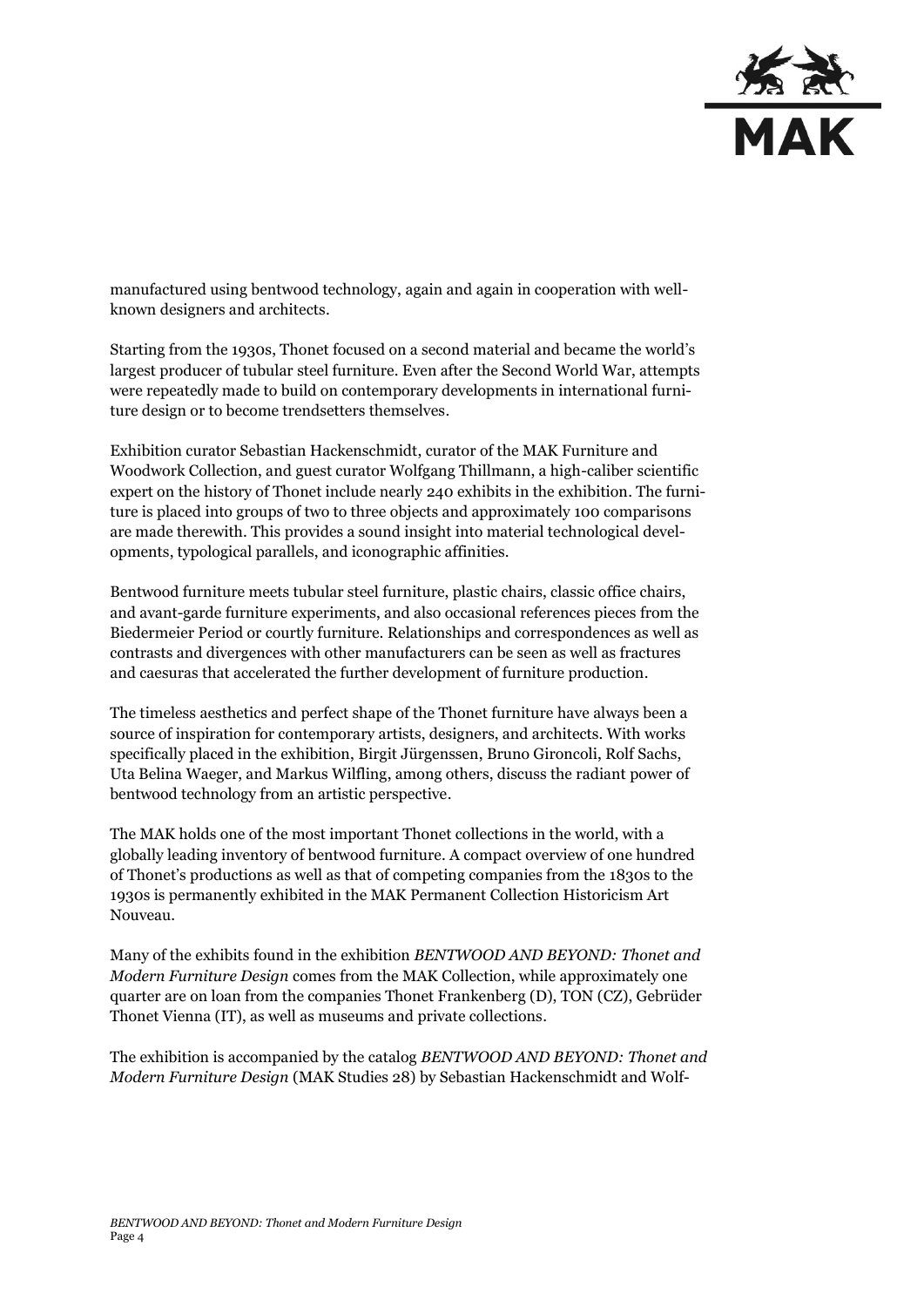

gang Thillmann, edited by Christoph Thun-Hohenstein and Sebastian Hackenschmidt. German/English, ca. 304 pages with numerous color illustrations. MAK, Vienna/Birkhäuser Verlag, Basel 2020. Available at the MAK Design Shop and online at MAK designshop.at for  $\epsilon$  49.95.

Press photos are available for download at MAK.at/en/press.